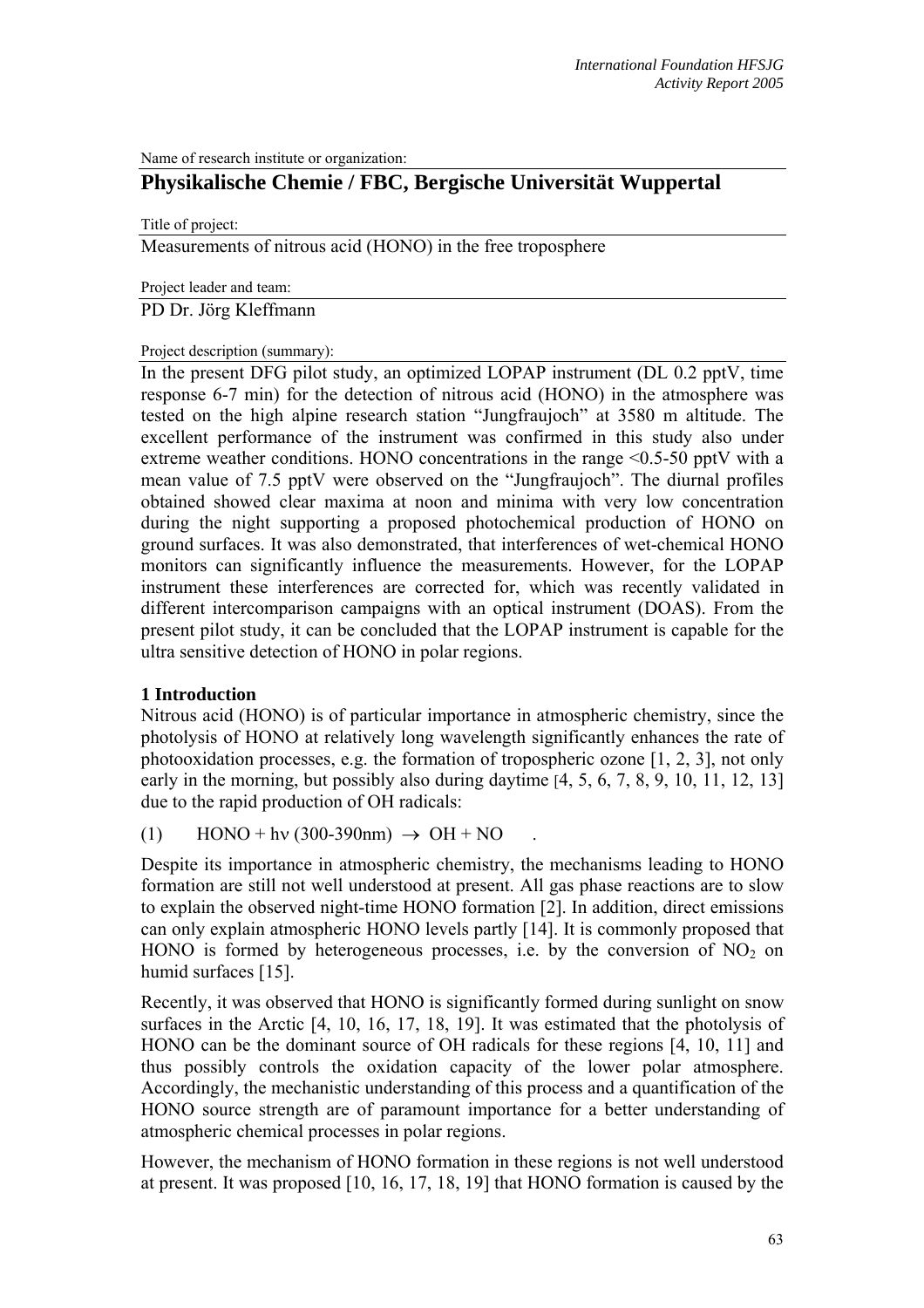photolysis of nitrate in the snow [20, 21, 22, 23, 24, 25], which is also suggested as the photolytic source of  $NO_x$  emitted from snow surfaces (e.g. [26, 27, 28, 29]). An alternative mechanism to explain HONO formation during daytime was recently proposed by the photoenhanced reduction of  $NO<sub>2</sub>$  on organic surfaces, like e.g. fulvic and humic acids [30, 31]. Since these organic compounds are ubiquitous, this mechanism could probably also explain the observed HONO formation on snow surfaces. The proposed mechanism could also help to explain the high  $HONO/NO<sub>x</sub>$ ratio often observed in polar regions, which is in contrast to the expected ratio based on laboratory studies about the nitrate photolysis (see also [10]).

Measurements of gaseous HONO have been made since many years in the atmosphere with various techniques (e.g. [32, 33, 34, 35, 36, 37, 38, 39, 40, 41, 42]). For measurements in the Arctic, dry carbonate denuders [4, 16], mist chambers with ion chromatographic detection [17, 18] and the HPLC technique [10, 19, 43] have been used. The common principle of these instruments is the sampling of HONO on humid or aqueous surfaces in the form of nitrite. Very recently, it was found that these chemical detectors could suffer from interferences by the reaction of different hydrocarbons with  $NO<sub>2</sub>$  [44], by which nitrite is efficiently formed on similar surfaces. In addition, in all polar HONO studies the air was sampled through Teflon/PFA tubes of up to 30 m length (e.g. [10]). Since it is well known that HONO is heterogeneously formed on surfaces (e.g. [45, 46]), the surfaces of the sampling lines could cause additional HONO formation and lead to incorrect results. Accordingly, there is an urgent need for the exact quantification of HONO concentrations in polar regions by an instrument for which interferences and sampling artefacts can be excluded finally leading to a better understanding of the impact of HONO on the oxidation capacity of the polar atmosphere.

# **2 Aim of the study**

The proposed DFG pilot study was aimed to demonstrate that the recently developed LOPAP instrument for the detection of nitrous acid in the atmosphere is capable to work under polar conditions. In addition, it was planned to significantly improve the sensitivity of the instrument in order to quantify the expected extreme low concentrations in Antarctic regions. Thus, HONO measurements were performed with a modified HONO instrument in a field campaign on the high alpine research station "Jungfraujoch" in the period 02.-07.11.2005.

# **3 Experimental**

Nitrous acid (HONO) was measured with a newly developed, ultra sensitive instrument (LOPAP), which is described in detail elsewhere [40, 41]. Briefly, HONO is sampled in a stripping coil by a fast chemical reaction and converted into an azo dye, which is photometrically detected by long path absorption in light conducting Teflon tubes. The two-channel set-up of the instrument suppresses interferences including those caused by mixtures of  $NO<sub>2</sub>$  and semi-volatile diesel exhaust components [44]. Artificial HONO formation in sampling lines by heterogeneous or photolytic processes [45, 46] is minimized by the use of an external temperature controlled sampling unit, in which the stripping coils are mounted and which can be directly installed in the atmosphere of interest. In recent intercomparison campaigns with the DOAS technique in the field and in a smog chamber, excellent agreement was obtained also for daytime conditions [47], which is in contrast to all other published intercomparison studies between chemical HONO instruments and the DOAS technique [48, 49, 50, 51, 52]. The detection limit of the instrument was 1-2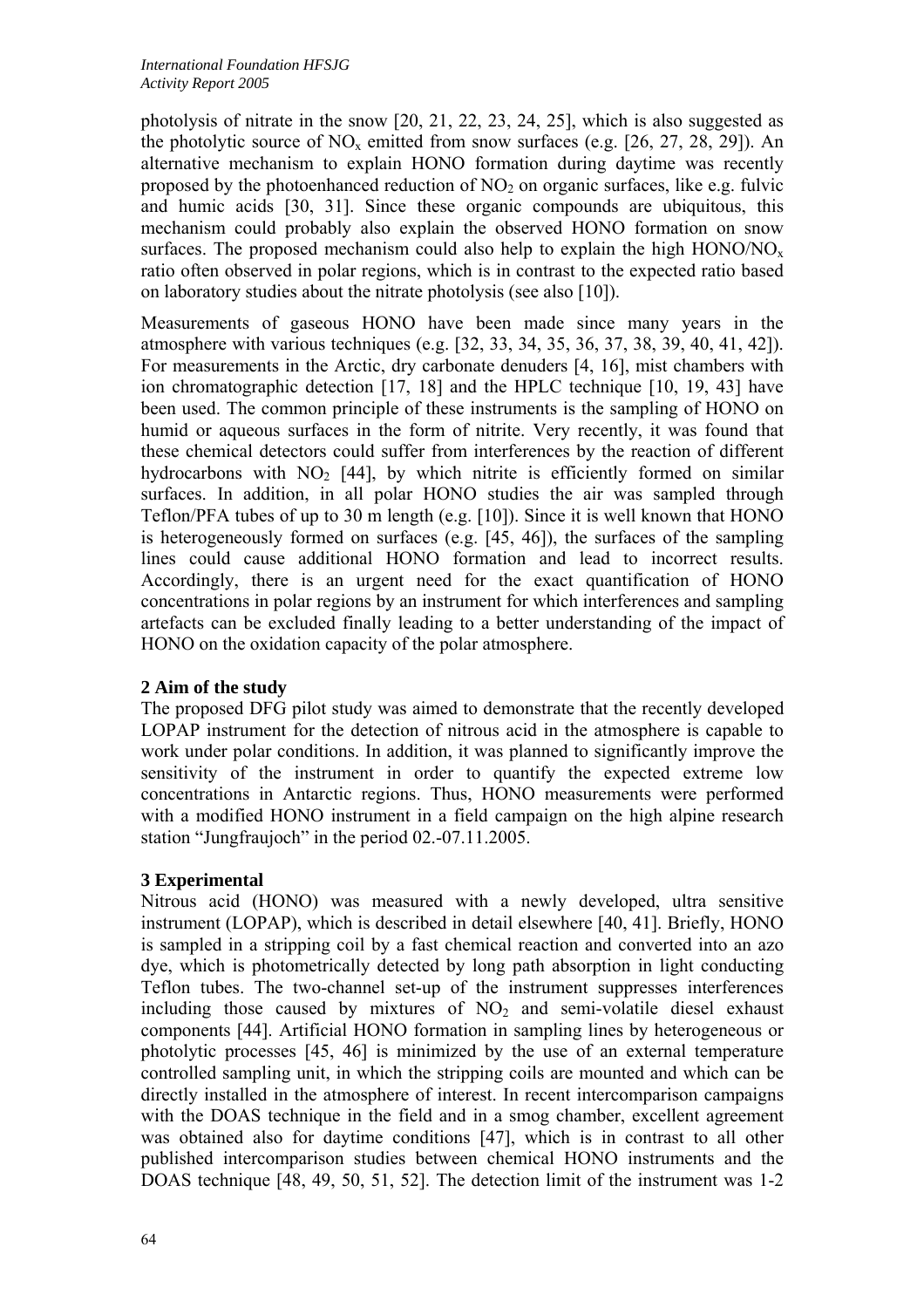pptV for a time response of 5 min [41]. Further modifications of the instrument to improve the sensitivity were performed as part of a recent DFG pilot study [53] and is summarized in chapter 0.

#### **4 Results and Discussion**

#### *4.1 Modifications of the LOPAP instrument*

Prior to the field study on the "Jungfraujoch" the sensitivity of the LOPAP instrument was improved [53], which led to a detection limit of  $\leq 0.2$  pptV in the laboratory for a time response of 6-7 min, which is shown in Fig. 1 as an example. In this experiment, some laboratory air was added to zero air, leading to HONO concentrations of only 20 and 200 pptV at ca. 9:50 h and 12:40 h, respectively. Since both concentrations were still orders of magnitude higher than the detection limit of the instrument, the signal from the interference channel 2 is also show in the figure to demonstrate the sensitivity of the instrument. During the first addition of laboratory air over a period of  $\sim$ 20 min, a signal of 0.3 pptV was observed in channel 2, which can be easily resolved and which is still much higher than the noise (2  $\sigma$ ) of the instrument of  $\sim 0.1$ pptV (see Fig. 1). However, since the detection limit was calculated from the noise of both channels, a detection limit of  $\sim 0.15$  pptV was determined from the zero measurements during this experiment. During the second addition, laboratory air was injected only for 2 min, leading to a sharp peak from which a time response of 6.5 min can be determined, highlighting the high time response of the instrument even in this ultra sensitive set-up.



Fig. 1 Sensitivity and time response tests of the optimized LOPAP instrument. The instrument was running under zero air. HONO was added by decreasing the flow rate of the zero air slightly below the flow rate of the instrument, thus measuring very diluted laboratory air. To demonstrate the sensitivity of the instrument the signal from the interference channel 2 is also shown.

In conclusion, the modified LOPAP instrument is now the most sensitive known HONO instrument worldwide. The most sensitive HONO instrument in the literature is currently a HPLC system for which a detection limit of 0.5 pptV was recently achieved for a time response of 10 min [43].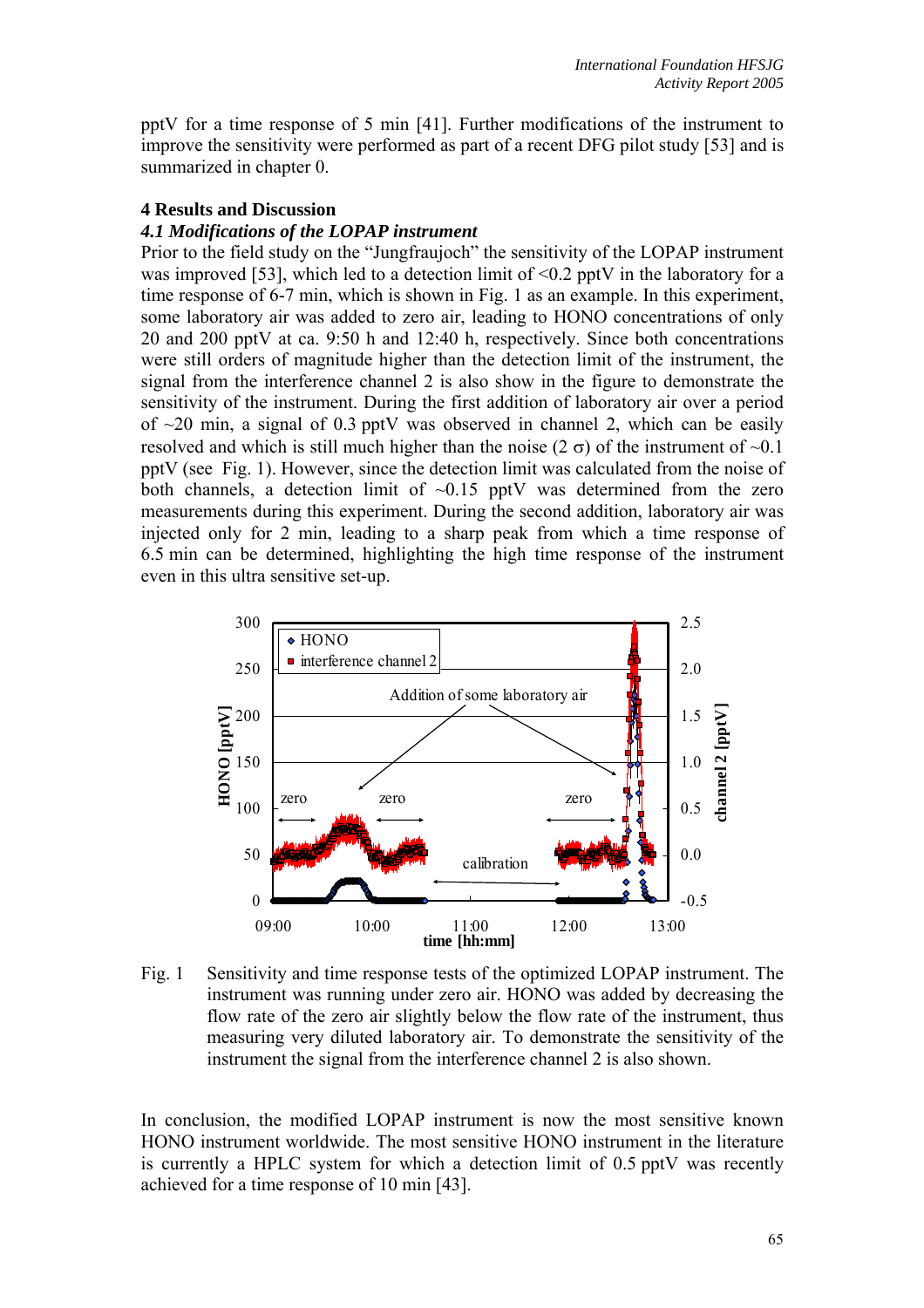## *4.2 Field campaign on the "Jungfraujoch" 4.2.1 Location and weather conditions*

During the time period 02.-07. November 2005 a pilot field campaign was performed on the high altitude research station "Jungfraujoch". The station is located in 3580 m altitude between the mountains "Jungfrau" and "Mönch" in Switzerland. Measurements were performed at the "Sphinx" building (see Fig. 2), which is build on a rock, above the basement of the "Jungfraujoch". The station is surrounded by large snow and ice fields. Although the station is located in middle Europe, recent NOy measurements showed that the air reaching the station could be often compared with measurements at remote stations [54]. Caused by the large snow and ice fields around the station, the temperature range during the campaign (see below) and the low pollution levels, the "Jungfraujoch" is considered as an ideal test station for polar measurements. Especially, when southeasterly winds were prevailing during three days of the campaign, the air flow was from the large glacier "Aletschgletscher" directly to the sampling location of the LOPAP instrument and thus, were in contact with large ice surfaces and not influenced by possible local emissions from the station.



Fig. 2 "Sphinx"-station on the Jungfraujoch (northeast side). The external sampling unit of the LOPAP instrument is shown by the yellow arrow.

The LOPAP instrument was installed in the GAW laboratory room below the roof of the "Sphinx" building (see Fig. 3). The external sampling unit was fixed on a plate in front of a window on the northeast side of the building (see Fig. 4). The instrument was calibrated two times, at the beginning and at the end of the campaign and zero measurements of 20 min duration were automatically performed every 4 h.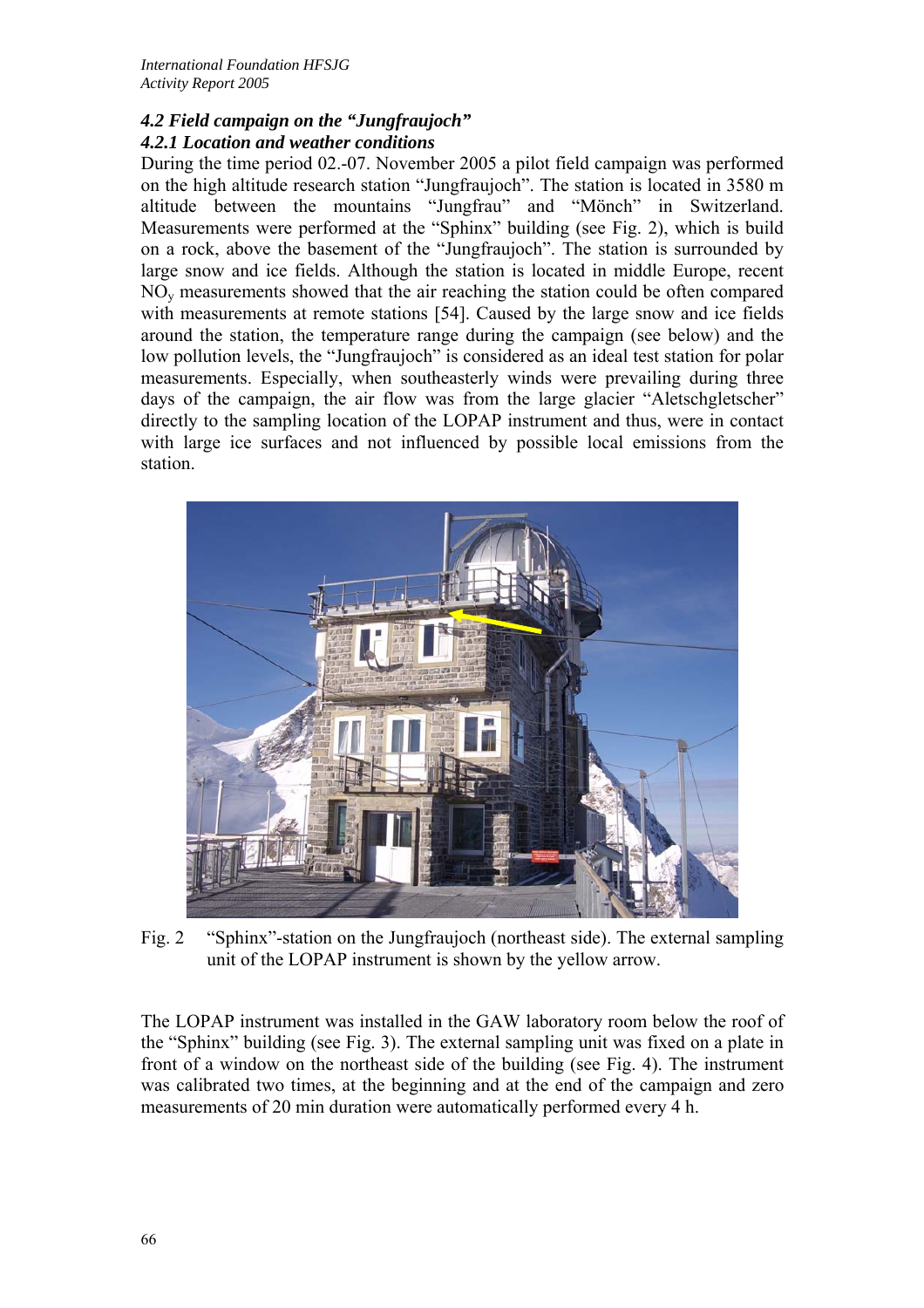

Fig. 3 LOPAP instrument in the GAW laboratory in the "Sphinx station" on the "Jungfraujoch".



Fig. 4 External sampling unit of the LOPAP instrument during strong frost formation caused by a super saturated cloud event on the 04.-05. November 2005.

During the campaign the weather conditions varied significantly. On Nov. 02, 2005 clouds covered the sky and the station was frequently inside clouds. On Nov. 03, 2005 the weather was quite nice with maximum daytime temperatures around 0°C and low wind speed. However, at the afternoon strong winds from the southeast started while the weather was still nice up to the morning of Nov. 04, 2005. Then, the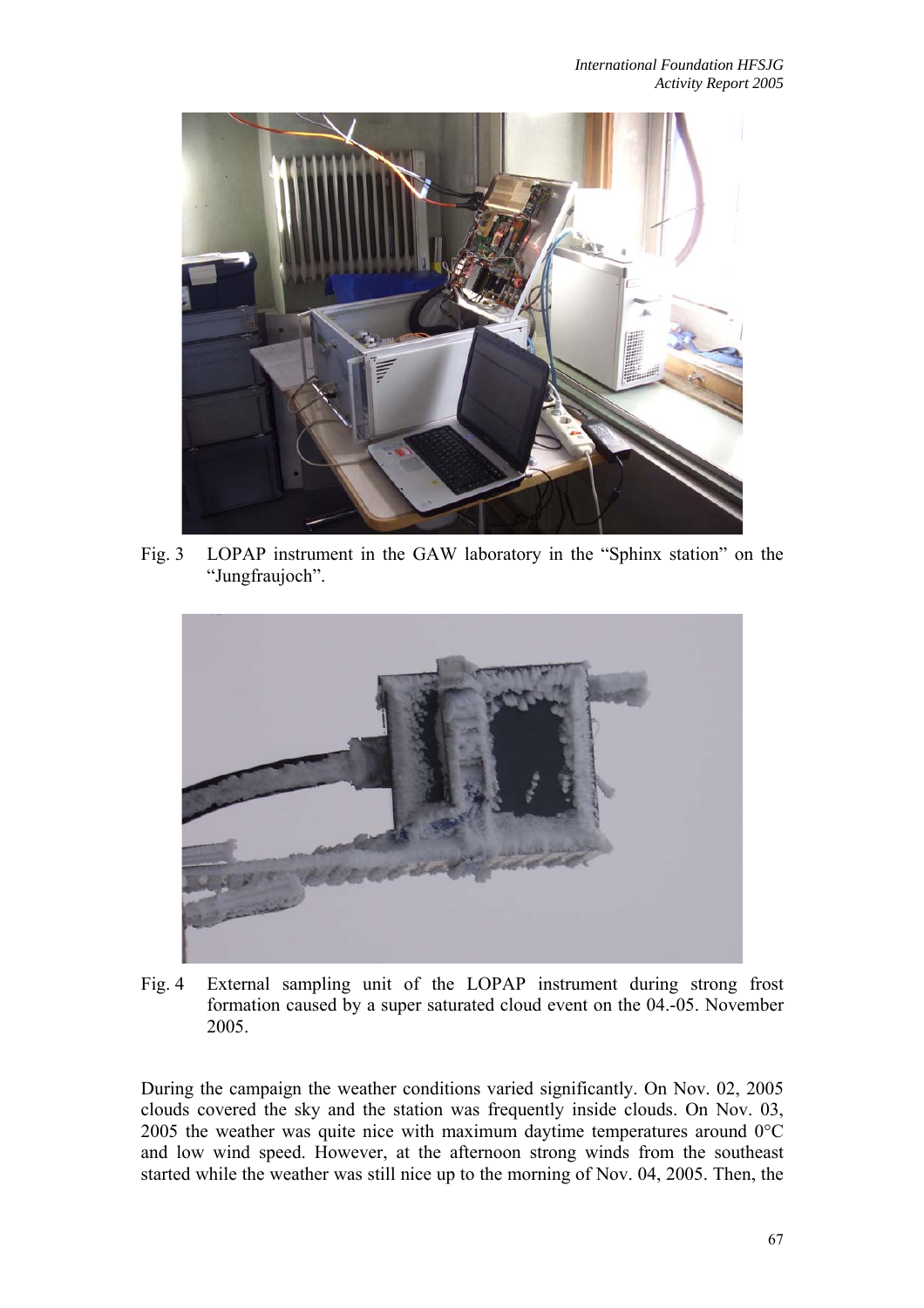station was inside clouds and snowfall started, while the wind was still strong. The temperature significantly decreased and super saturated cloud droplets lead to the strong formation of frost needles on the building in the night Nov. 04.-05, 2005 (see also Fig. 4). On Nov. 05, 2005 the wind speed decreased, while it was still snowing. During the end of this day until Nov. 06, 2005 high clouds covered the sky and the slow wind was reaching the station still from the southeast. During the afternoon of Nov. 06, 2005 the high clouds became thinner, leading again to higher irradiation. In addition, during this day the wind direction again changed from southeast to northwest. During the night Nov. 06-07, 2005 the weather became very nice again until noon of Nov. 07, 2005, when first high clouds covered the sky. Later the station was again inside clouds with wind from the north.

During the campaign, the temperature varied between -9.2 and  $+0.9$  °C, the wind speed between 0-15 m/s and the pressure between 657-664 mbar.

## *4.2.2 HONO measurements*

The HONO concentration varied between  $\leq 0.5$ -55 pptV (see Fig. 5) with a mean value of 7.5 pptV, which is in the same range compared to polar measurements [4, 10, 16, 17, 18, 19] but also to remote measurements on mountain sites [43, 41, 42]. The HONO concentration showed a strong diurnal variation with highest concentrations during the day (see Fig. 5 and Fig. 6). This observation is in agreement with other measurements on mountains [41, 42], but also in arctic regions and is explained by photolytic processes.

While the relative diurnal variation was very similar during the campaign, the absolute values varied significantly for the different days. For example, the HONO concentrations were significantly lower on the morning of Nov. 04 compared to Nov. 03, although the weather was nice at this time of both days (see Fig. 5). This is most probably caused by stronger dilution of HONO generated on the surface, caused by the much stronger winds on the second day. On the third day the HONO concentration around noon was significantly higher compared to the second day, although for both days the weather was cloudy with some snowfall (see Fig. 5). This difference can be attributed to different air masses arriving at the measurement site. Thus, also the  $NO<sub>2</sub>$  concentration was much higher on the third day compared to the second day. This is an indication that probably  $NO<sub>2</sub>$  reactions are of importance for the daytime formation of HONO at the measurement site, in contrast to what was postulated in arctic studies.

The fourth day of the campaign was also quite interesting, since the HONO concentration increased from  $\sim$ 15 pptV to  $>$ 40 pptV in between one hour around noon (see Fig. 5). At this time the wind direction changed from southeast (glacier "Aletschgletscher") to northwest (Interlaken Valley). Probably the observed fast increase in the HONO concentration can be attributed to the different air masses arriving at the measurement site.

For all data a mean diurnal HONO profile was calculated from the 10 min mean values of the instrument (see Fig. 6). Except some outliers, the mean HONO concentration varied between  $\sim$ 2 pptV in the night and  $\sim$ 17 pptV around noon. The variability of the data is much lower during the night compared to the day. This might be explained by a decreasing boundary layer height during the night and a much lower influence of variable pollution from the valleys around the measurement site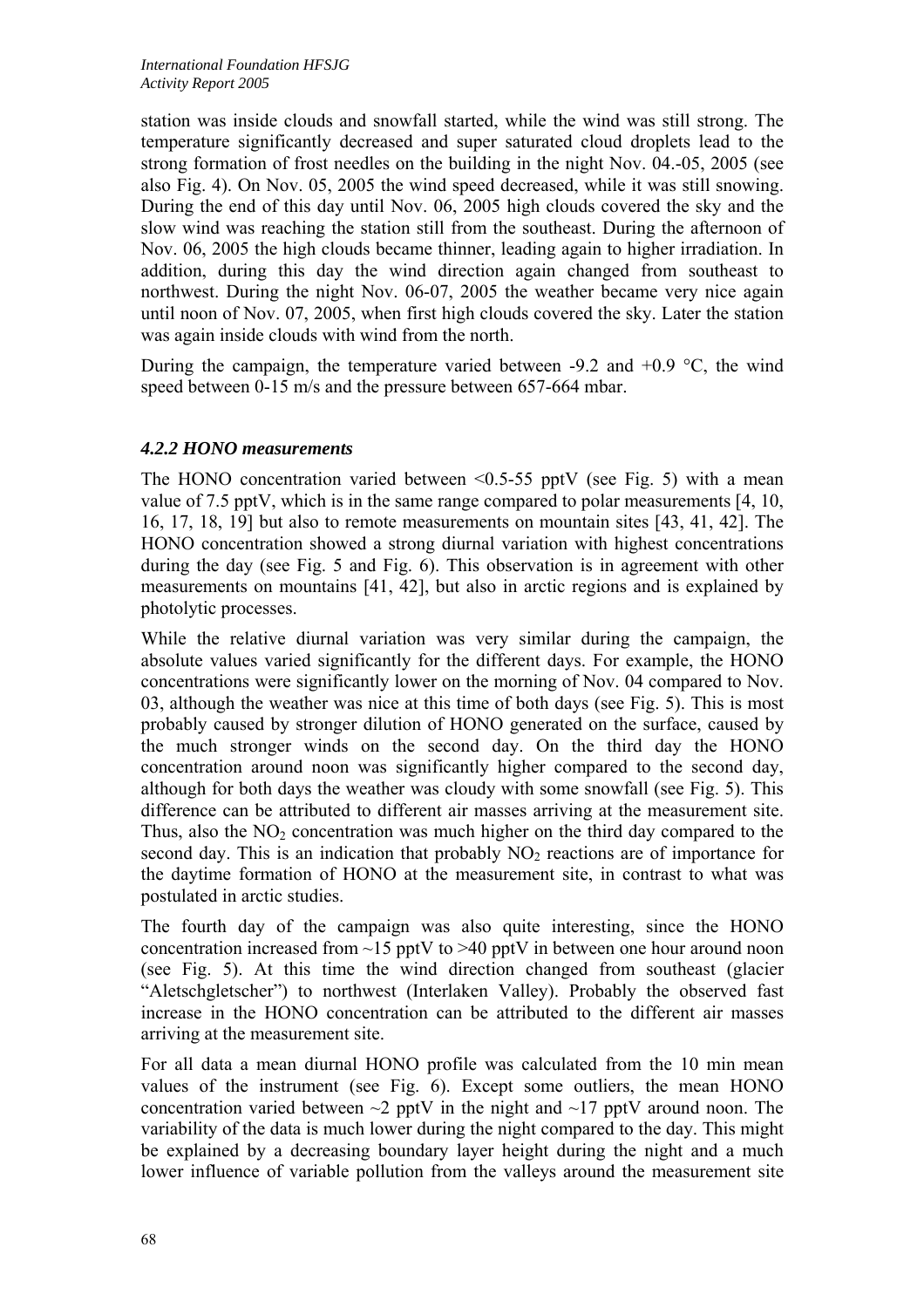during the night. Accordingly, the mean night time concentration of 3.5 pptV (6:00- 18:00) might be considered as a typical value for the free troposphere in mid Europe. The high daytime concentrations are most probably caused by photolytic formation of HONO, since the diurnal HONO profile nicely matches with the variation of the light intensity. However, since photolytic HONO formation is most probably caused by heterogeneous processes on the surfaces around the station, these high values are not representative for the free troposphere during the day. The mechanism of the photolytic daytime formation, i.e. nitrate photolysis versus photoenhanced  $NO<sub>2</sub>$ reduction, is still an open question, however, its clarification was not an objective of this pilot study.



Fig. 5 HONO concentration during the field campaign on the "Jungfraujoch" in the time period Nov. 02-07, 2005.



Fig. 6 Mean HONO concentration (10 min averages) during the field campaign on the "Jungfraujoch".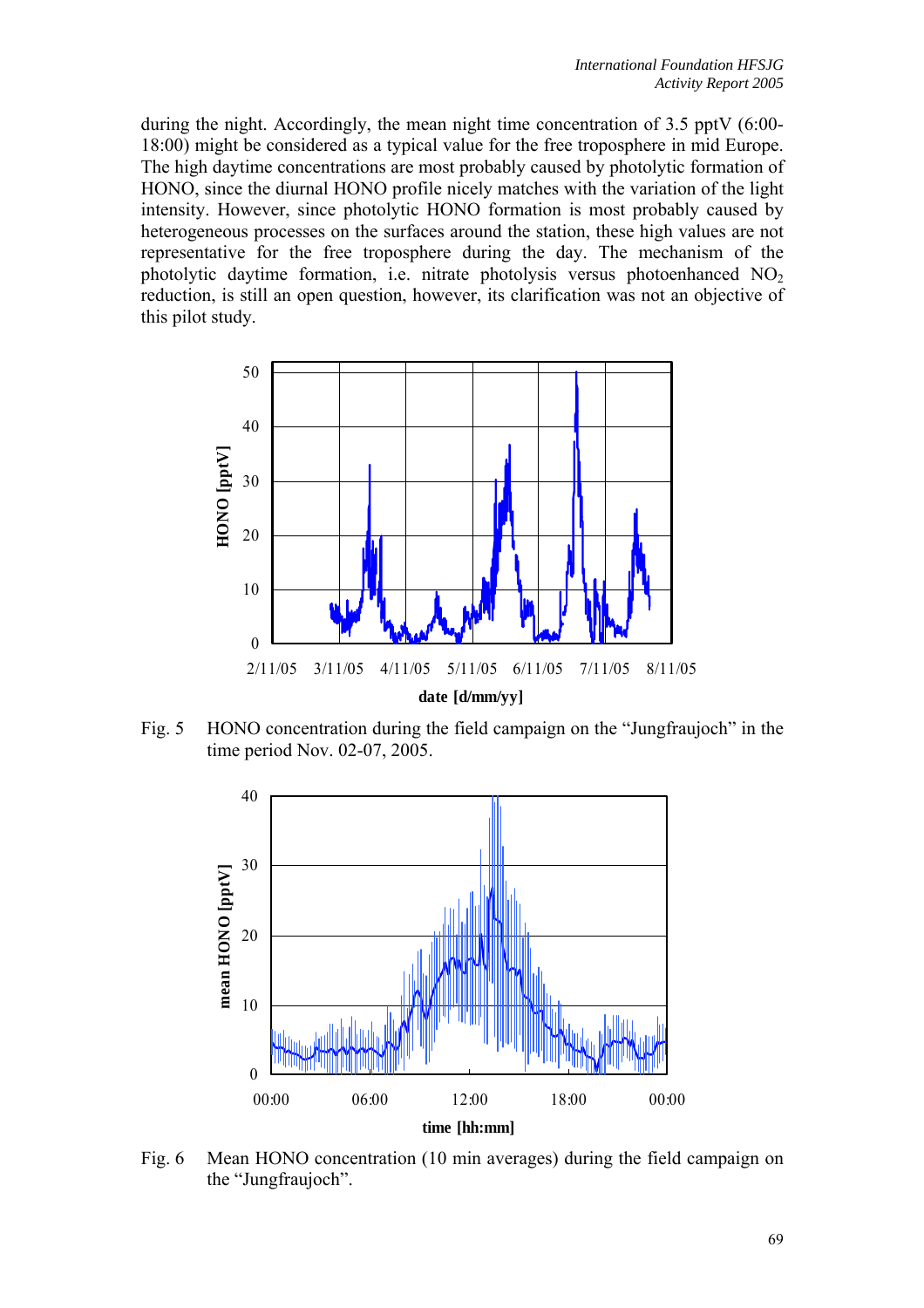# *4.2.3 Performance of the instrument under "real world" conditions*

During the campaign on the "Jungfraujoch", the weather conditions varied significantly. It was observed that the performance of the instrument, i.e. time response and detection limit, was not significantly effected by the different weather conditions. Especially during one night, super saturated clouds and high wind speed lead to the formation of ice needles on the sampling unit of the LOPAP instrument (see Fig. 4). However, the inlet of the temperature controlled stripping coil (20°C) was not affected by ice needles. Super saturated water droplets can easily form in clouds under remote conditions and thus are a typical problem for this mountain site [55], however, will be of less importance on ground stations. Thus, the field campaign on the "Jungfraujoch" demonstrated that the LOPAP instrument worked well even under extreme weather conditions.

The time response of the instrument was tested during the regular zero measurements and is defined as the time of the change of the signal from 90-10 % or 10-90 % of maximum during start and end of the zero measurements, respectively. For the field campaign, a mean time response of 7 min was achieved (see Fig. 7), in good agreement with the laboratory experiments.

The detection limit of the instrument was also determined during the campaign and is defined as two times the standard deviation of the signal from both channels during the zero measurements. For most of the zero measurements a detection limit of  $\sim 0.2$ -0.3 pptV was achieved (see Fig. 7), which is only slightly above the value determined in the laboratory. Thus, for most of the campaign the high performance of the instrument was confirmed also under extreme weather conditions.



Fig. 7 Demonstration of the time response and sensitivity of the instrument during the field campaign. Each data point reflects a mean value of 30 s.

While typically the correction of interferences was in the range 10-50 %, very high interferences of >100% were observed during one night of the campaign (see Fig. 8). In this case, the signal of the interference channel 2 was nearly as high as the one of channel 1. The reason for these high interferences is still unclear. The small known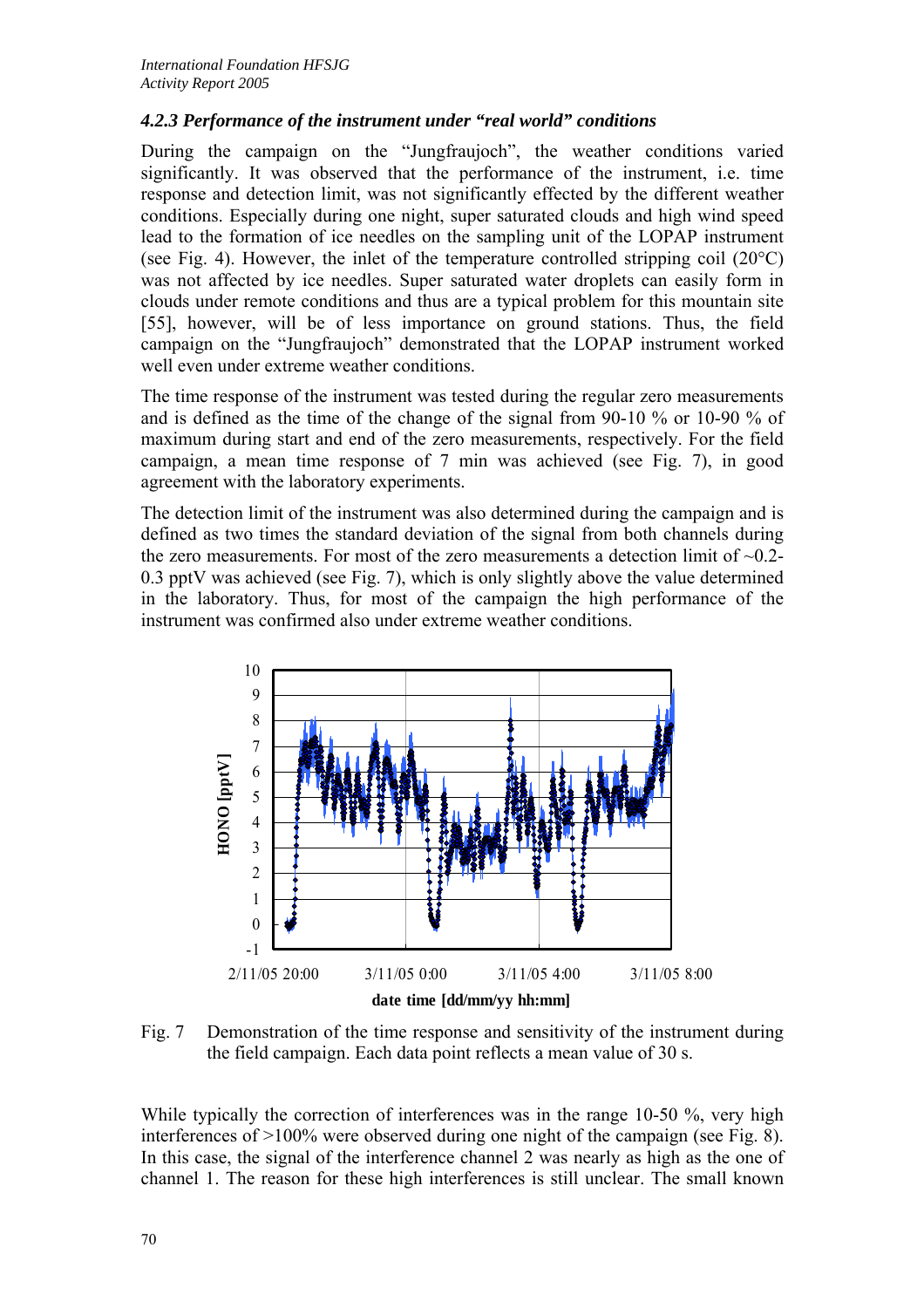ozone and  $NO<sub>2</sub>$  interferences [41], can only explain a signal of  $\sim$ 1 pptV in channel 2 under the conditions shown in Fig. 8. Thus, other unknown interferences like e.g. the one caused by  $NO<sub>2</sub>$  and oxidisable hydrocarbons [44] might explain the observed high signal in channel 2. This again highlights the importance of using a two channel system for the detection of nitrous acid in the atmosphere by a wet-chemical instrument. Since it can be expected that also other chemical instruments will suffer from these interferences [44], HONO measurements might be afflicted with large errors especially at low HONO concentrations. For example, during the night shown in Fig. 8, the HONO concentration would have been overestimated by a factor of up to three, if only a one-channel LOPAP instrument were used. Caused by the high interferences and the large correction of the HONO signal during this night, a detection limit of only 0.7-0.8 pptV was determined for this special situation. In contrast, for the rest of the campaign, the correction by interferences was much lower and thus, the determination of the detection limit only by the zero measurements was not significantly effected. For example, for the measurements shown in Fig. 7, interferences of only 15-20 % were measured in channel 2 of the LOPAP instrument. This small correction has no significant influence on the accuracy of the data. Since it can be expected that interferences are of lower importance in polar regions with typically lower concentrations of interfering compounds such as  $NO<sub>2</sub>$  and oxidisable hydrocarbons [44], a detection limit of  $\sim 0.2$  pptV can be expected also for polar measurements with the LOPAP instrument.

In conclusion, the high performance of the LOPAP instrument was also confirmed under the extreme weather conditions prevailing on the "Jungfraujoch" and thus, the aims of the pilot study were fully reached.



Fig. 8 Example of high interferences observed in the night Nov. 05-06, 2005, leading to a somewhat higher detection limit of  $\sim 0.7$ -0.8 pptV for these conditions.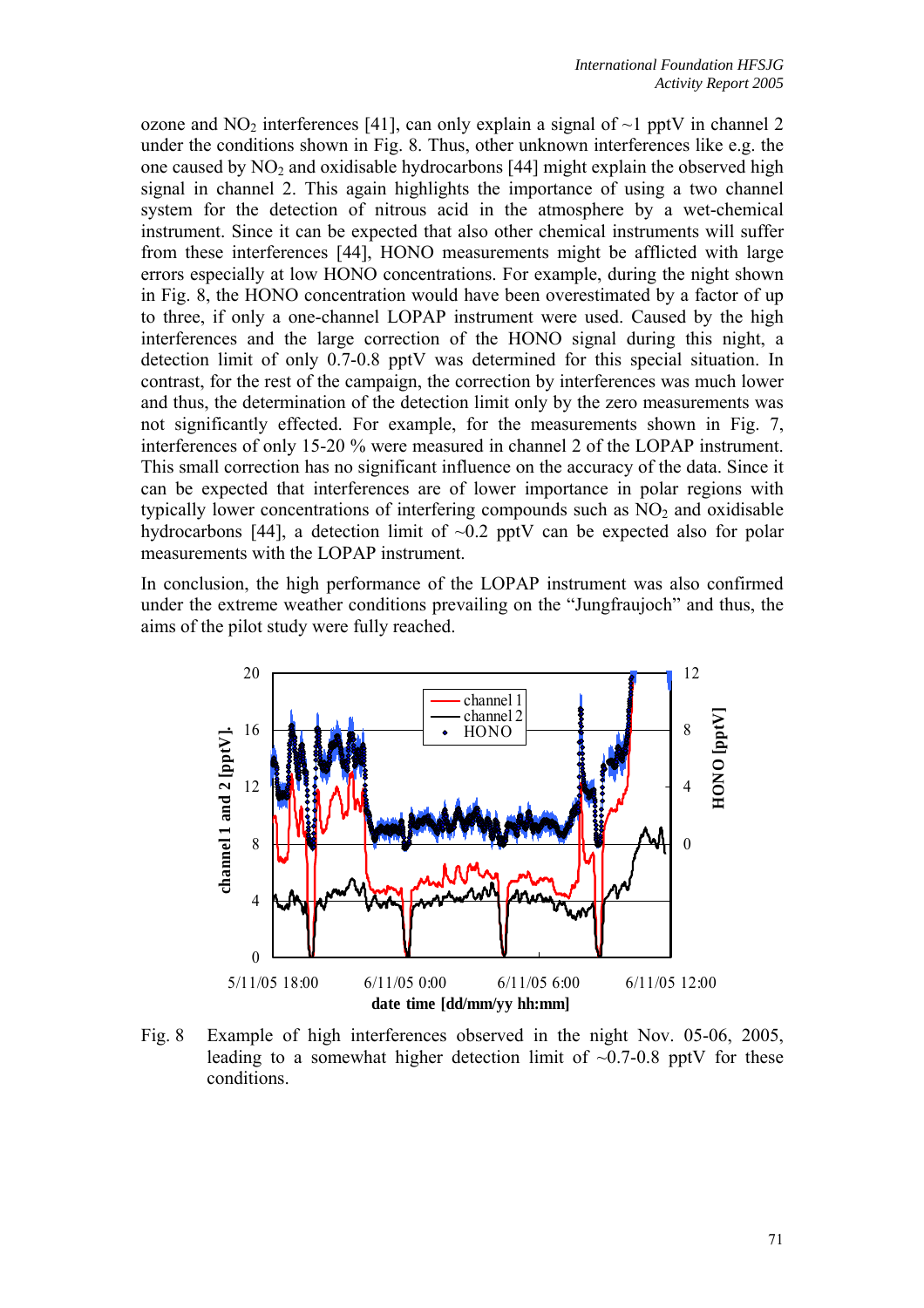## **5 Acknowledgements**

<u>.</u>

The financial support by the the "Deutsche Forschungsgemeinschaft", Contract No. Wi-958/14, the "Deutschen Bundesstiftung Umwelt" (DBU), Contract No. 19142 and the continuous technical support by QUMA Elektronik & Analytik GmbH during the development of the HONO instrument is gratefully acknowledged. I also gratefully acknowledge that the International Foundation High Altitude Research Stations Jungfraujoch and Gornergrat (HFSJG), 3012 Bern, Switzerland, made it possible for me to carry out my experiments at the High Altitude Research Station at "Jungfraujoch". In addition, the author is indebted to Mrs. Wilson for her uncomplicated help during the organisation of the field campaign. I would also like to thank Mrs. and Mr. Hemund for the technical help and familiar accommodation on the research station "Jungfraujoch". DuPont is greatfully acknowledged for the license agreement for the scientific use of the Teflon® AF.

- [7] Neftel, A., A. Blatter, R. Hesterberg and Th. Staffelbach: Measurement of Concentration Gradients of HNO<sub>2</sub> and HNO<sub>3</sub> over a Semi-Natural Ecosystem, Atmos. Environ., 1996, 30, 3017-3025.
- [8] Staffelbach, T., A. Neftel and L. W. Horowitz: Photochemical Oxidant Formation Over Southern Switzerland 2. Model Results, *J. Geophys. Res.*, 1997, **102**, 23363-23373.
- [9] Alicke, B.: The Role of Nitrous Acid in the Boundary Layer, *Dissertation*, Heidelberg 2000.
- [10] Zhou, X., H. J. Beine, R. E. Honrath, J. D. Fuentes, W. Simpson, P. B. Shepson and J. W. Bottenheim: Snowpack Photochemical Production of HONO: a Major Source of OH in the Arctic Boundary Layer in Springtime, *Geophys. Res. Lett.*, 2001, **28**, 4087-4090.
- [11] Yang, J., R. E. Honrath, M. C. Peterson, J. E. Dibb, A. L. Sumner, P. B. Shepson, M. Frey, H.- W. Jacobi, A. Swanson and N. Blake: Impacts of Snowpack Emissions on Deduced Levels of OH and Peroxy Radicals at Summit, Greenland, *Atmos. Environ.*, 2002, **36**, 2523-2534.
- [12] Vogel, B., H. Vogel, J. Kleffmann and R. Kurtenbach: Measured and Simulated Vertical Profiles of Nitrous Acid, Part II – Model Simulations and Indications for a Photolytic Source, *Atmos. Environ*, 2003, **37**, 2957-2966.
- [13] Kleffmann, J., T. Gavriloaiei, A. Hofzumahaus, F. Holland, R. Koppmann, L. Rupp, E. Schlosser, M. Siese and A. Wahner: Daytime Formation of Nitrous Acid: A Major Source of OH Radicals in a Forest, *Geophys. Res. Lett.*, 2005, **32**, L05818, doi:10.1029/2005GL022524.
- [14] Kurtenbach, R., K. H. Becker, J. A. G. Gomes, J. Kleffmann, J. C. Lörzer, M. Spittler, P. Wiesen, R. Ackermann, A. Geyer and U. Platt: Investigation of Emissions and Heterogeneous Formation of HONO in a Road Traffic Tunnel, *Atmos. Environ.*, 2001, **35**, 3385-3394.
- [15] Lammel, G. and J. N. Cape: Nitrous Acid and Nitrite in the Atmosphere, *Chem. Soc. Rev.*, 1996, **25**, 361-369.

<sup>[1]</sup> Harris, G. W., W. P. L. Carter, A. M. Winer, J. N. Pitts, Jr., U. Platt and D. Perner: Observation of Nitrous Acid in the Los Angeles Atmosphere and Implications for Predictions of Ozone-Precursor Relationships, *Environ. Sci. Technol.*, 1982, **16**, 414-419.

<sup>[2]</sup> Calvert, J. G., G. Yarwood and A. M. Dunker: An Evaluation of the Mechanism of Nitrous Acid Formation in the Urban Atmosphere, *Res. Chem. Intermed.*, 1994, **20**, 463-502.

<sup>[3]</sup> Jenkin, M. E., R. A. Cox and D. J. Williams: Laboratory Studies of the Kinetics of Formation of Nitrous Acid from the Thermal Reaction of Nitrogen Dioxide and Water Vapour, *Atmos. Environ.*, 1988, **22**, 487-498.

<sup>[4]</sup> Li, S.-M: Equilibrium of Particle Nitrite with Gas Phase HONO: Tropospheric Measurements in the High Arctic During Polar Sunrise, *J. Geophys. Res.*, 1994, **99**, 25469-25478.

<sup>[5]</sup> Febo, A.: Nitrous Acid in the Oxidation Processes in Urban Areas, in: *Physico-chemical Behaviour of Atmospheric Pollutants [Proc.]*, eds.: G. Restelli and G. Angeletti, Report EUR 15609/1 EN, Vol. 1, ISBN 92-826-7922-5, Luxembourg, 1994, 277-286.

<sup>[6]</sup> Harrison, R. M., J. D. Peak and G. M. Collins: Tropospheric Cycle of Nitrous Acid, *J. Geophys. Res.*, 1996, **101**, 14429-14439.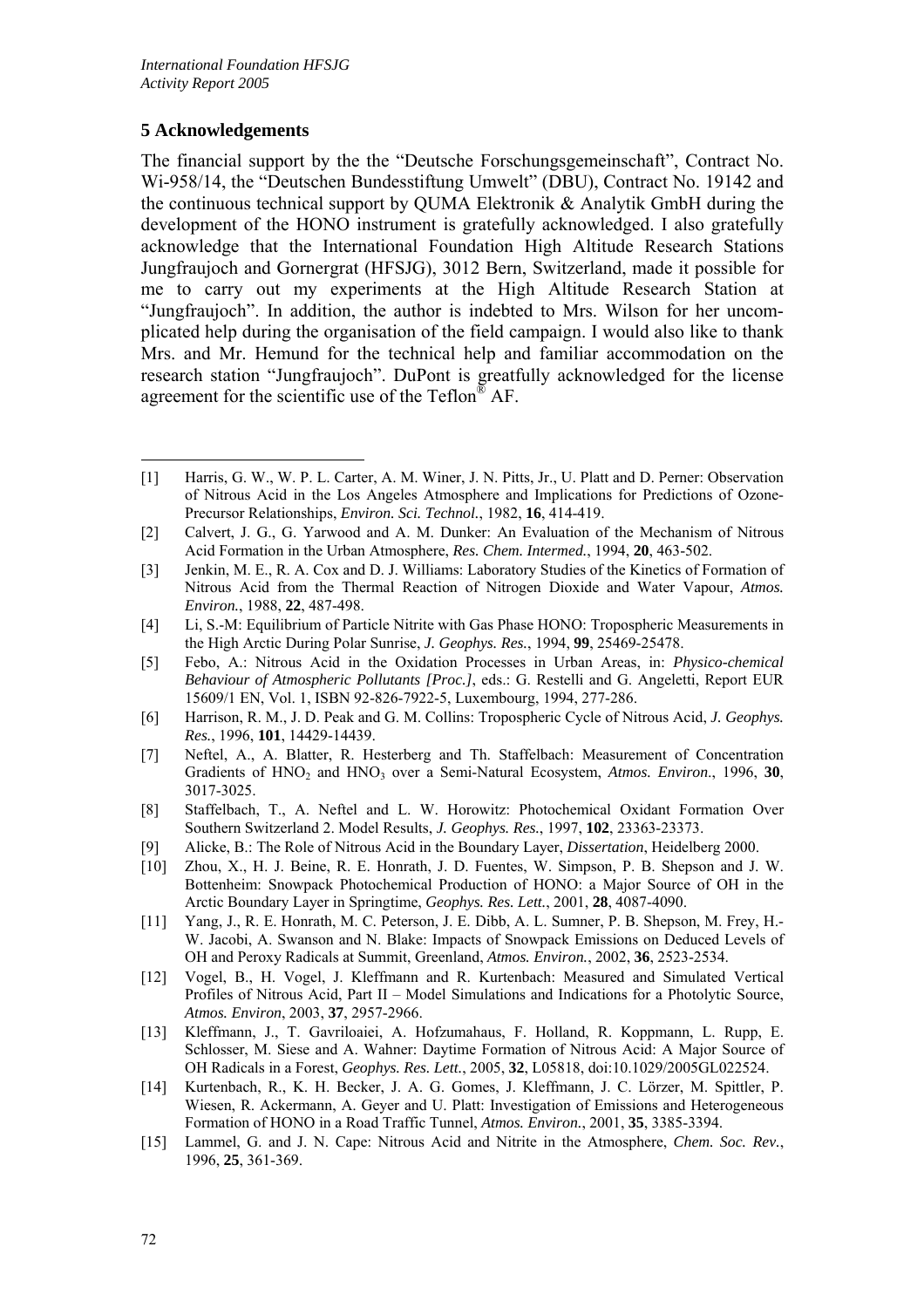- [16] Beine, H. J., I. Allegrini, R. Sparapani, A. Ianniello and F. Valentini: Three Years of Springtime Trace Gas and Particle Measurements at Ny-Ålesund, Svalbard, *Atmos. Environ.*, 2001, **35**, 3645-3658.
- [17] Dibb, J. E., M. Arsenault, M. C. Peterson and R. E. Honrath: Fast Nitrogen Oxide Photochemistry in Summit, Greenland Snow, *Atmos. Environ.*, 2002, **36**, 2501-2511.
- [18] Honrath, R. E., Y. Lu, R. E., M. C. Peterson, J. E. Dibb, M. A. Arsenault, N. J. Cullen and K. Steffen: Vertical Fluxes of  $NO<sub>x</sub>$ , HONO, and HNO<sub>3</sub> above the Snowpack at Summit, Greenland, *Atmos. Environ.*, 2002, **36**, 2629-2640.
- [19] Beine H. J., F. Dominé, W. Simpson, R. E. Honrath, R. Sparapani, X. Zhou and M. King: Snow-pile and Chamber Experiments during the Polar Sunrise Experiment 'Alert 2000':Exploration of Nitrogen Chemistry, *Atmos. Environ.*, 2002, **36**, 2707-2719.
- [20] Wagner, I., H. Strehlow and G. Busse: Flash Photolysis of Nitrate Ions in Aqueous Solutions, *Z. Phys. Chem.*, 1980, **123**, 1-33.
- [21] Warneck, P. and C. Wurzinger: Product Quantum Yields for the 305-nm Photodecomposition of NO3 - in Aqueous Solution, *J. Phys. Chem.*, 1988, **92**, 6278-6283.
- [22] Mark, G. H.-G. Korth, H.-P. Schuchmann and C. von Sonntag: The Photochemistry of Aqueous Nitrate Ion Revised, *Photochem. Photobiol.*, 1996, **101**, 89-103.
- [23] Mack, J. and J. R. Bolton: Photochemistry of Nitrite and Nitrate in Aqueous Solution: a Review, *J. Photochem. Photobiol. A: Chem.*, 1999, **128**, 1-13.
- [24] Dubowski, Y., A. J. Colussi and M. R. Hoffmann: Nitrogen Dioxide Release in the 302 nm Band Photolysis of Spray-Frozen Aqueous Nitrate Solutions. Atmospheric Implications, *J. Phys. Chem. A*, 2001, **105**, 4928-4932.
- [25] Dubowski, Y., A. J. Colussi, C. Boxe and M. R. Hoffmann: Monotonic Increase of Nitrite Yields in the Photolysis of Nitrate in Ice and Water between 238 and 294 K, *J. Phys. Chem. A*, 2002, **106**, 6967-6971.
- [26] Honrath, R. E., M. C. Peterson, S. Guo, J. E. Dibb, P. B. Shepson and B. Campbell: Evidence of NOx Production within or upon Ice Particles in the Greenland Snowpack, *Geophys. Res. Lett.*, 1999, **26**, 695-698.
- [27] Honrath, R. E., S. Guo, M. C. Peterson, M. P. Dziobak, J. E. Dibb, and M. A. Arsenault: Photochemical Production of Gas Phase  $NO<sub>x</sub>$  from Ice Crystal  $NO<sub>3</sub>$ , *J. Geophys. Res.*, 2000, **105**, 24183-24190.
- [28] Beine, H. J., R. E. Honrath, F. Dominé, W. R. Simpson and J. D. Fuentes:  $NO<sub>x</sub>$  during Background and Ozone Depletion Periods at Alert: Fluxes Above the Snow Surface, *J. Geophys. Res.*, 2002, **107**, D21, 4584, doi: 10.1029/2002JD002082.
- [29] Cotter, E. S. N., A. E. Jones, E. W. Wolff and S. J.-B. Bauguitte: What controls photochemical NO and NO2 Production from Antarctic Snow? Laboratory Investigation Assessing the Wavelength and Temperature Dependence, *J. Geophys. Res.*, 2003, **108**, D4, 4147, doi: 10.1029/2002JD002602.
- [30] George, C., R. S. Strekowski, J. Kleffmann, K. Stemmler and M. Ammann: Photoenhanced Uptake of Gaseous  $NO<sub>2</sub>$  on Solid Organic Compounds: A Photochemical Source of HONO, *Faraday Discuss.*, 2005, **130**, 195-210, doi:10.1039/b417888m.
- [31] Stemmler, K., M. Ammann, J. Kleffmann and C. George: Photochemical Formation of Atmospheric Nitrous Acid on Humic Acids and Soil, Nature, 2005, accepted for publication.
- [32] Platt, U., D. Perner, G. W. Harris, A. M. Winer and J. N. Pitts, Jr.: Observation of Nitrous Acid in an Urban Atmosphere by Differential Optical Absorption, *Nature*, 1980, **285**, 312-314.
- [33] Farmer, J. C. and G. A. Dawson: Condensation Sampling of Soluble Atmospheric Trace Gases, *J. Geophys. Res.*, 1982, **87**, 8931-8942.
- [34] Ferm, M. and A. Sjödin: A Sodium Carbonate Denuder for the Determination of Nitrous Acid in the Atmosphere, *Atmos. Environ.*, 1985, **19**, 979-983.
- [35] Kanda, Y. and M. Taira: Chemiluminescent Method for Continuous Monitoring of Nitrous Acid in Ambient Air, *Anal. Chem.*, 1990, **62**, 2084-2087.
- [36] Večeřa, Z. and P. K. Dasgupta: Measurement of Atmospheric Nitric and Nitrous Acid with a Wet Effluent Diffusion Denuder and Low-Pressure Ion Chromatography-Postcolumn Reaction Detection, *Anal. Chem.*, 1991, **63**, 2210-2216.
- [37] Febo, A., C. Perrino and M. Cortiello: A Denuder Technique for the Measurement of Nitrous Acid in Urban Atmospheres, *Atmos. Environ.*, 1993, **27A**, 1721-1728.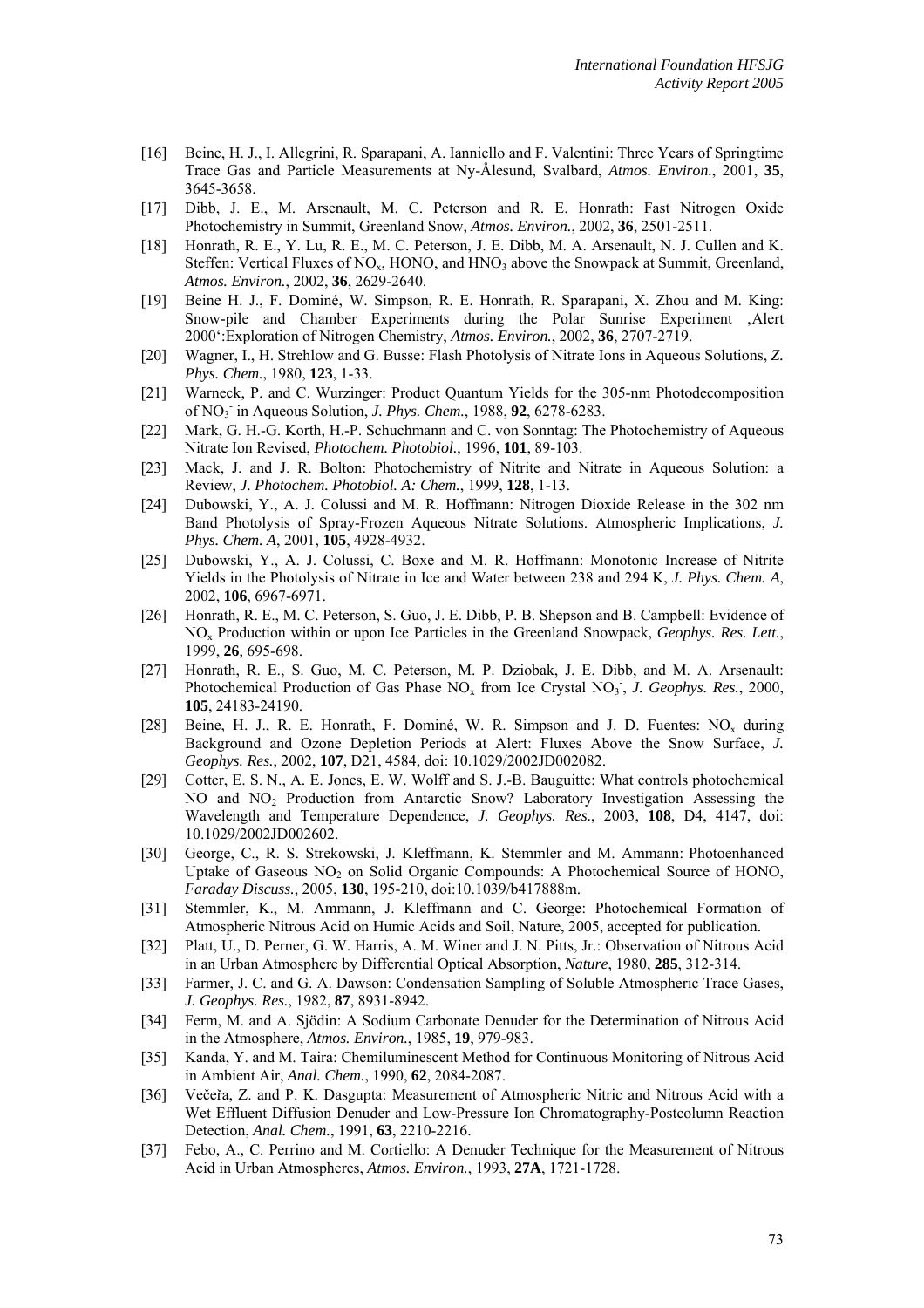- [38] Simon, P. K. and P. K. Dasgupta: Continuous Automated Measurement of Gaseous Nitrous and Nitric Acids and Particulate Nitrite and Nitrate, *Environ. Sci. Technol.*, 1995, **29**, 1534-1541.
- [39] Zhou, X., H. Qiao, G. Deng and K. Civerolo: A Methode for the Measurement of Atmospheric HONO Based on the DNPH Derivatisation and HPLC Analaysis, *Environ. Sci. Technol.*, 1999, **33**, 3672-3679.
- [40] Heland, J., J. Kleffmann, R. Kurtenbach and P. Wiesen: A New Instrument to Measure Gaseous Nitrous Acid (HONO) in the Atmosphere, *Environ. Sci. Technol.*, 2001, **35**, 3207-3212.
- [41] Kleffmann, J., J. Heland, R. Kurtenbach, J. C. Lörzer and P. Wiesen: A new instrument (LOPAP) for the detection of nitrous acid (HONO), *Environ. Sci. Pollut. Res.*, 2002, **9** (special issue 4), 48-54.
- [42] Huang, G., X. Zhou, G. Deng, H. Qiao, K. Civerolo: Measurements of Atmospheric Nitrous Acid and Nitric Acid, *Atmos. Environ.*, 2002, **36**, 2225-2235.
- [43] Beine, H. J., A. Amoroso, G. Esposito, R. Sparapani, A. Ianniello, T. Georgiadis, M. Nardino, P. Bonasoni, P. Cristofanelli and F. Dominé: Deposition of Atmospheric Nitrous Acid on Alkaline Snow Surfaces, *Geophys. Res. Lett.*, 2005, **32**, L10808, doi: 10.1029/2005GL022589.
- [44] Gutzwiller, L., F. Arens, U. Baltensperger, H. W. Gäggeler and M. Ammann: Significance of Semivolatile Diesel Exhaust Organics for Secondary HONO Formation, *Environ. Sci. Technol.*, 2002, **36**, 677-682.
- [45] Kleffmann, J., K. H. Becker and P. Wiesen: Heterogeneous NO2 Conversion Processes on Acid Surfaces: Possible Atmospheric Implications, *Atmos. Environ.*, 1998, **32**, 2721-2729.
- [46] Zhou, X., Y. He, G. Huang, T. D. Thornberry, M. A. Cartoll and S. B. Bertman: Photochemical Production of Nitrous Acid on Glass Sample Manifold Surfaces, *Geophys. Res. Lett.*, 2002, **29** (14), 10.1029/2002GL15080.
- [47] Kleffmann, J., J. C. Lörzer, P. Wiesen, S. Trick, R. Volkamer, M. Rodenas and K. Wirtz: Intercomparisons of the DOAS and LOPAP Techniques for the Detection of Nitrous Acid (HONO) in the Atmosphere, *Atmos. Environ.*, 2005, manuscript submitted.
- [48] Appel, B. R., Winer, A. M., Tokiwa, Y., Biermann, H. W.: Comparison of Atmospheric Nitrous Acid Measurements by Annular Denuder and Optical Absorption Systems, *Atmos. Environ.* 1990, **24 A**, 611-616
- [49] Coe, H., Jones, R. L., Colin, R., Carleer, M., Harrison, R. M., Peak, J., Plane, J. M. C., Smith, N., Allan, B., Clemitshaw, K. C., Burgess, R. A., Platt, U., Etzkorn, T., Stutz, J., Pommereau, J.-P., Goutail, F., Nunes-Pinharanda, M., Simon, P., Hermans, C., Vandaele, A.-C.: A Comparison of Differential Optical Absorption Spectrometers for Measurement of  $NO<sub>2</sub>, O<sub>3</sub>$ , SO2 and HONO, in: *Proceedings of EUROTRAC Symposium´96: Transport and Transformation of Pollutants*, eds.: P. M. Borrell, P. Borrell, T. Cvitaš, K. Kelly, W. Seiler, ISBN 1 85312 498 2, Computational Mechanics Publications, Southampton, 1997, pp. 757-762.
- [50] Febo, A., Perrino, C., Allegrini, I.: Measurement of Nitrous Acid in Milan, Italy, by DOAS and Diffusion Denuders, *Atmos. Environ.*, 1996, **30**, 3599-3609.
- [51] Müller, Th., Dubois, R., Spindler, G., Brüggemann, E., Ackermann, R., Geyer, A., Platt, U.: Measurements of Nitrous Acid by DOAS and Diffusion Denuders: A Comparison, in: *Proceedings of EUROTRAC Symposium´98: Transport and Chemical Transformation in the Troposphere, Volume I*, eds.: P. M. Borrell, P. Borrell, ISBN 1-85312-743-4, WITPress, Southampton, 1999, pp. 345-349.
- [52] Spindler, G., Hesper, J., Brüggemann, E., Dubois, R., Müller, Th., Herrmann, H.: Wet Annular Denuder Measurements of Nitrous Acid: Laboratory Study of the Artefact Reaction of NO2 with S(IV) in Aqueous Solutions and Comparison with Field Measurements, *Atmos. Environ.* , 2003, **37**, 2643-2662.
- [53] Kleffmann, J. and P. Wiesen: Final report to the DFG Pilot study: "Nitrous Acid (HONO) in Polar Regions", in the DFG priority program: "Antarktisforschung mit vergleichenden Untersuchungen in arktischen Eisgebieten (SPP 1158)", 2005.
- [54] Zellweger, C., J. Forrer, S. Syeki, B. Schwarzenbach, E. Weingartner, M. Ammann and U. Baltensperger: Partitioning of Reactive Nitrogen (NO<sub>y</sub>) and Dependence on Meteorological Conditions in the Lower Free Troposphere, *Atmos. Chem. Phys.*, 2003, **3**, 779-796.
- [55] Weingartner, E.: private communication, 2005.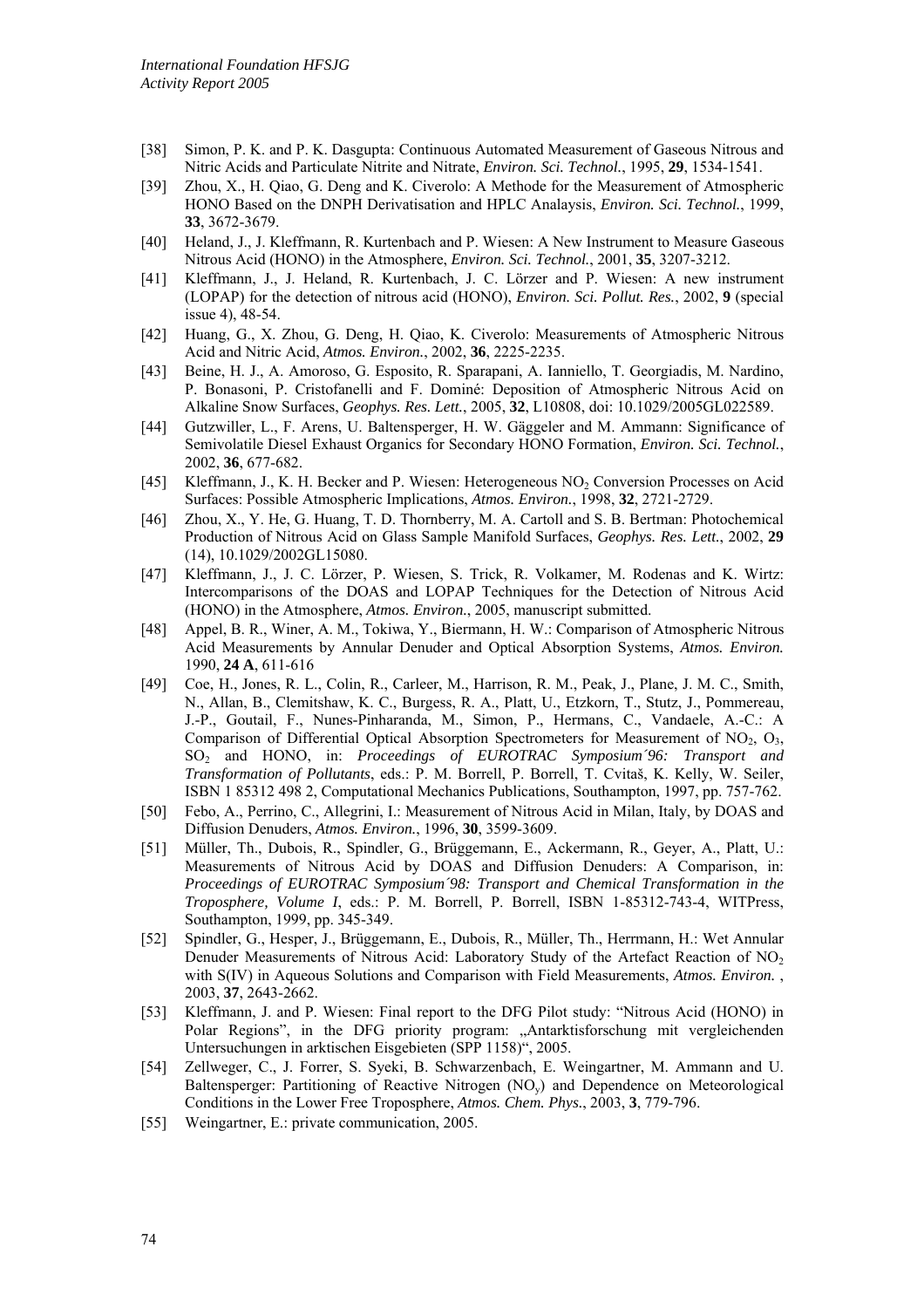Key words:

nitrous acid (HONO), OH radical source, photochemistry on ice surfaces

Scientific publications and public outreach 2005:

Kleffmann, J. and P. Wiesen: Final report to the DFG Pilot study: "Nitrous Acid (HONO) in Polar Regions", in the DFG priority program: "Antarktisforschung mit vergleichenden Untersuchungen in arktischen Eisgebieten (SPP 1158)", 2005.

Address:

Physikalische Chemie / FB C Bergische Universität Wuppertal Gaußstr. 20 42097 Wuppertal Germany

Contacts:

PD Dr. Jörg Kleffmann Tel.: +49 202 439 3534 Fax: +49 202 439 2505 e-mail: kleffman@uni-wuppertal.de